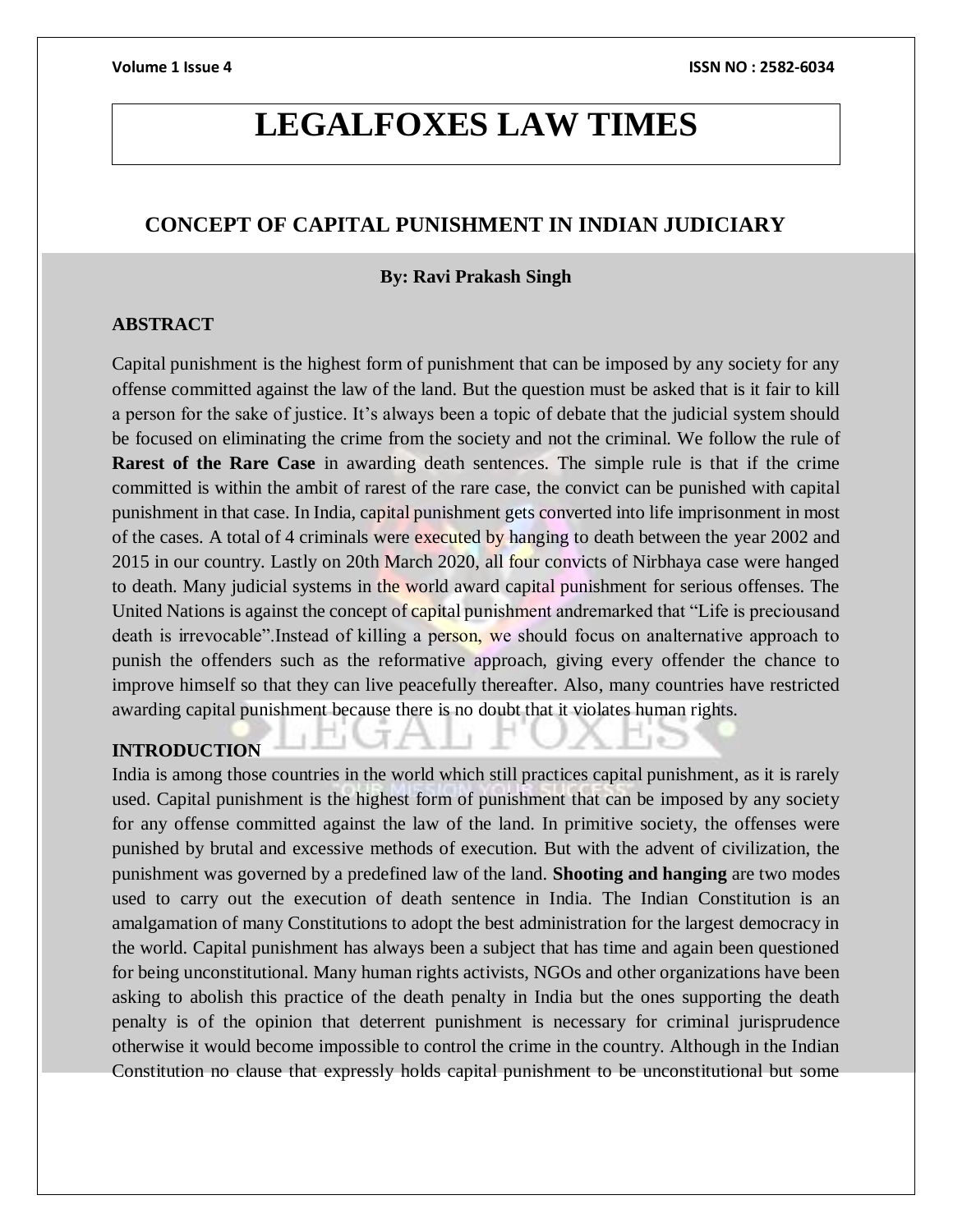clauses like Art  $21<sup>1</sup>$  which talks of depriving one of his life by the procedure established by the law, can be seen as the acceptance of the Constitution for the death penalty. Although, there are many provisions in the Indian Constitution such as preamble, fundamental rights, and DPSP based on which the constitutionality of the death sentence can be challenged.

#### **THEORIES and KINDS OF PUNISHMENT**

Theories of punishment are broadly divided into two categories

- 1. Reformative, and
- 2. Preventive

#### **Reformative Theory of Punishment**

India is the land of Mahatma and Buddha. They spend their whole life spreading the message of non-violence. Father of Nation Mahatma Gandhiwas of the opinion that people should learn how to forgive as was clearly depicted by his quote 'An eye for an eye will make the whole world blind'.Ironically Mahatma Gandhi's assassins were hanged to death. Reformative theory says that a chance must be given to the offender to reform himself. The purpose of the theory is to reform people with criminal mindset in the best possible way so that they can live their lives like a normal citizen. According to thereformative theory, if we educate and provide criminals a better livelihood, even criminals can live like normal citizens of society.

#### **Preventive Theory of Punishment**

This theory is based on the basic principle of Prevention is better than cure. This theory of punishment believes in isolating criminals from the society and to punish the criminals in such a way so as to set an example for others with the same mentality and prevent them from indulging in criminal or illegal activities. Offenders are punished in a harsh manner withharsh punishments such as death sentence or rigorous imprisonment. Many law reformers are in support of this theory. According to them preventive theory has humanizing Penal law. Basically in this theory, the convicted person is punished in such a way that it sets an example for the others that their illegal/criminal acts will have consequences.Its main purpose is to create a sense of fear so that people refrain from committing any such act. Though the Indian judicial system believes in the reformative theory, as prisons are considered as rehabilitation centres but at the same time, it also has a few elements of preventive theory of punishment as death penalty is still awarded in rarest of rare cases.

#### **SITUATION IN INDIA**

India is a developing country, with its total population of more than 130 crore. The crime rate is also increasing in the country. There are various laws and legislations in place to stop the crimes andto maintain a proper law and order situation. The IPC is the official criminal code of the country and punishments given to the offenders under IPC are fine, imprisonment, imprisonment with fine,

<sup>1</sup> Indian Constitution, Art. 21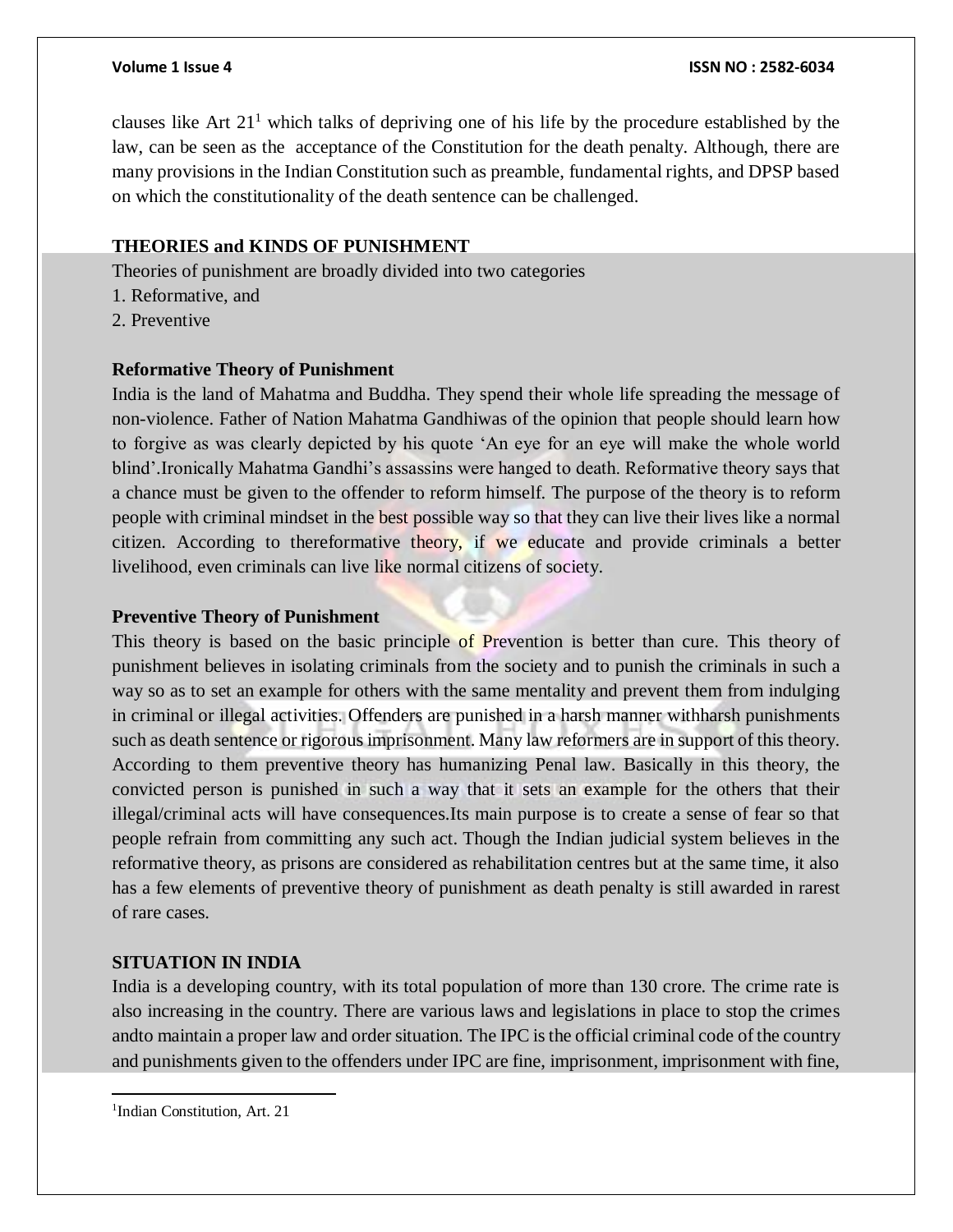#### **Volume 1 Issue 4 ISSN NO : 2582-6034**

life imprisonment, andthe death penalty. In India, It has the provision of the death penalty as a punishment for various offenses such as:-

- Sec. 120B- Punishment for Criminal Conspiracy.
- Sec. 121- Waging,attempting or abetting waging of war against the Government of India.
- Sec. 132- Abetment of mutiny.
- Sec. 194- Giving or fabricating false evidence with the intention to convict an innocent person for the capital offense.
- Sec. 195A- Threatening another person to give false evidence.
- Sec. 302- Punishment for Murder.
- Sec. 303-Punishment for murder for life convict.
- Sec. 305- Abettinga child or insane person to commit suicide.
- Sec. 364 A- Kidnapping for ransom.
- Sec. 396- Dacoity with murder.

In these offenses the criminal courts in India can award the offender with a death sentence. In many cases, the question of the legality of the death penalty arose before the Apex Court as many human rights organizations contended that giving death for the sake of justice is nowhere justified andalso it is against the provisions of Article 21 which ensures every citizen of the country a right to live with dignity. The Indian judicial system has the provision to pardon the death penalty unlike China where if a criminal has been awarded the death sentence, it cannot be revoked. **Article 72**<sup>2</sup> empowers the President of the nation to pardon or to suspend the death penalty of any person convicted.

### **RAREST OF RARE**

In Bachan Singh<sup>3</sup> case, when the question of whom to award the death penalty arose before SC, it remarked that the death penalty should be awarded only in those cases which falls within the ambit of rarest of the rare cases. The judgment was supported by many jurists, activists, and organizations who worktowards the abolishment of capital punishment. In a verdict given by Delhi HC, the Hon'ble court also opined that [imprisonment for life should be awarded when there is a prospect](https://www.scconline.com/blog/post/2018/01/09/life-imprisonment-awarded-prospect-rehabilitation-reformation-death-penalty-last-resort/)  [of rehabilitation and reformation and death sentence should be the last resort.](https://www.scconline.com/blog/post/2018/01/09/life-imprisonment-awarded-prospect-rehabilitation-reformation-death-penalty-last-resort/) The court relied on the judgments by the Supreme Court of India in **AlokNathDutta**<sup>4</sup> and **Mohinder Singh**<sup>5</sup>. In Santosh Kumar's <sup>6</sup> case, the SC remarked that the rule of rarest of the rare case is only a guideline in enforcing the provision under Sec. 354(3) of the Criminal Procedure Code and affirmed that life is the rule and death is an exception. The courts should take the utmost care while examining the

<sup>2</sup> Indian Constitution, Art72

<sup>&</sup>lt;sup>3</sup>Bachan Singh vs. State of Punjab; AIR 1980 SC 898

<sup>&</sup>lt;sup>4</sup>Aloke Nath Dutta v. State of WB;(2007) 12 SCC 230

<sup>&</sup>lt;sup>5</sup>Mohinder Singh v. State of Punjab; AIR 2013 SC 3622

<sup>6</sup>Santosh Kumar SatishbhushanBariyar v. State Of Maharashtra;(2009)6 SCC 498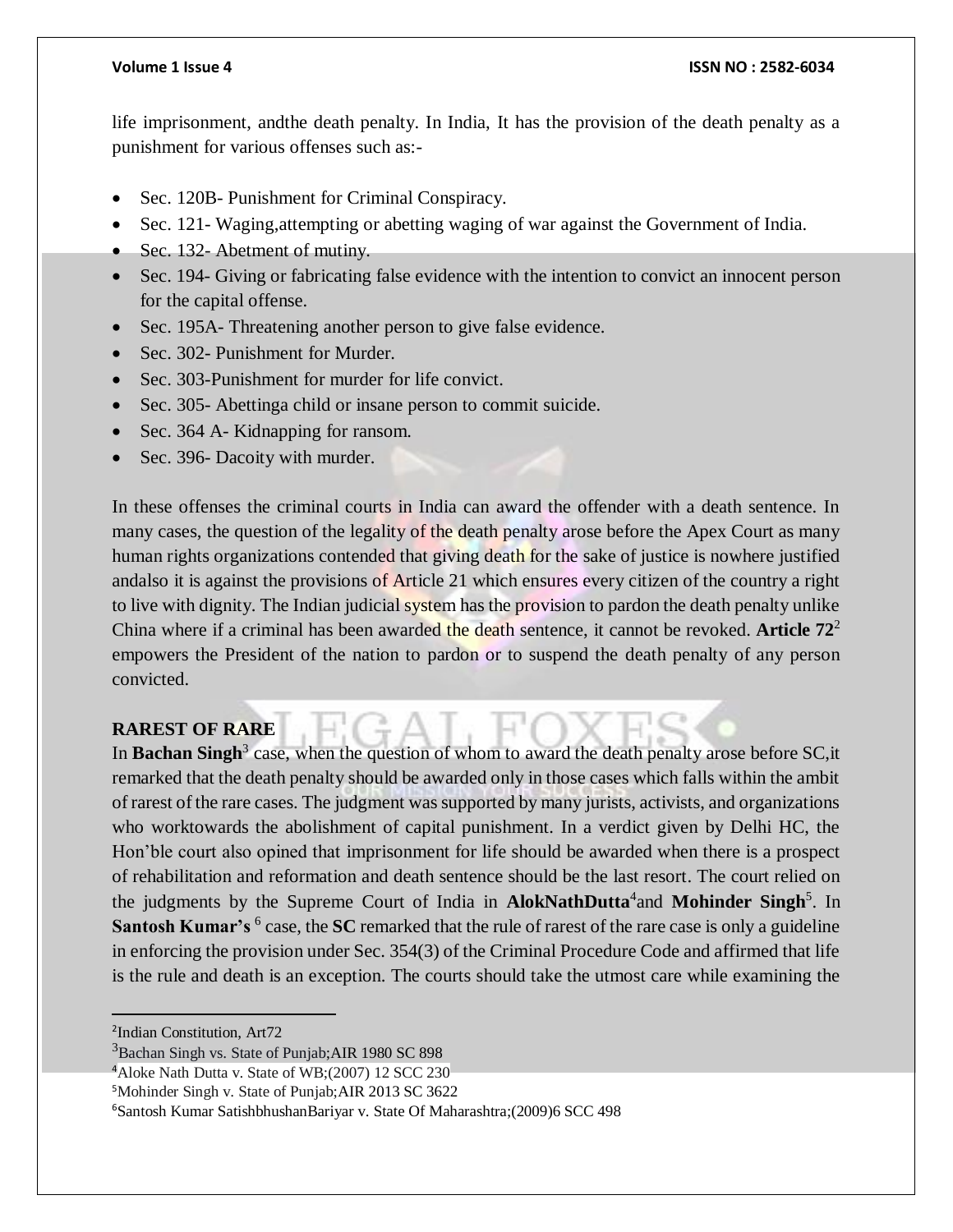cases in which death sentence can be imposed because in those cases in which the court gives capital punishment, it limits the scope to introduce new facts or law in the case and once executed, it is irrevocable. The verdict by the Apex court in the case of Bachan Singh tried to bring some rationality in awarding death penalty but it cannot be said that this judgment is sufficient from removing arbitrariness from imposing death penalty.

#### **CONSTITUTIONAL VALIDITY OF** DEATH SENTENCE

The constitutional bench of the SC in **Jagmohan Singh**case<sup>7</sup> upheld the validity of death sentence. The bench held that capital punishment does not violate the provisions under  $Art.14^8$ ,  $Art.19^9$ , and Art 21 of the Constitution. In this case, the constitutionality of capital punishment was challenged on the ground that it violates fundamental rights. The Honorable Court concluded that the death sentence is awarded by the courts under the procedure prescribed by the law. It was observed that the judge chooses between a capital sentence or life imprisonment after examining the facts and the circumstances of the case and the nature of the crime committed. However, the Apex Court had also ruled that compulsory capital punishment is unconstitutional. Section 416 of the Cr.P.C. empowers the High court to either commute the sentence to life imprisonment or postpone the execution of a woman if she is pregnant. While discussing **Bachan Singh v. State of Punjab**<sup>10</sup> one cannot ignore the dissenting opinion of the Justice Bhagwati who was of the opinion that death penalty is arbitrary and discriminatory. Justice Bhagwati reasoned that the death penalty is discriminatory as it most of the times affects only the under-privileged sections of the community and the wealthy and the prosperous escape. He further held that capital punishment is unconstitutional as it violates Articles 14 and 21.

### **MANDATORY DEATH PENALTY**

In a judgment delivered by the SC in1983, the Apex Court opined that the provision of mandatory death penalty is unconstitutional<sup>11</sup> as it violates fundamental rights. The Apex court repealed the Sec. 303<sup>12</sup>. Section 303 the IPC provides for the mandatory death sentence for a person who commits murder while serving a life term in another case. While dealing with the case, Apex Court opined that this Sec. 303 violates right to equality and right to life because it creates an unjustified difference between two classes of murders. In 2012, the Apex Court held that mandatory death sentence under Sec 27 (3) of the Arms Act, 1959, unconstitutional<sup>13</sup>.

<sup>7</sup> Jagmohan Singh vs. State of U.P;AIR 1973 SC 947

<sup>8</sup> Indian Constitution, Art14

<sup>9</sup> Indian Constitution, Art19

<sup>10</sup>Bachan Singh v. State of Punjab, 1982 3 SCC 24 (J. Bhagwati, dissenting), at para 81

<sup>11</sup>*Mithu v*. *State of Punjab;*AIR 1983 SC 473

<sup>12</sup> IndianPenalCode, Sec. 303

<sup>13</sup>State of Punjab v.Dalbir Singh;*2012* (3) SCC 441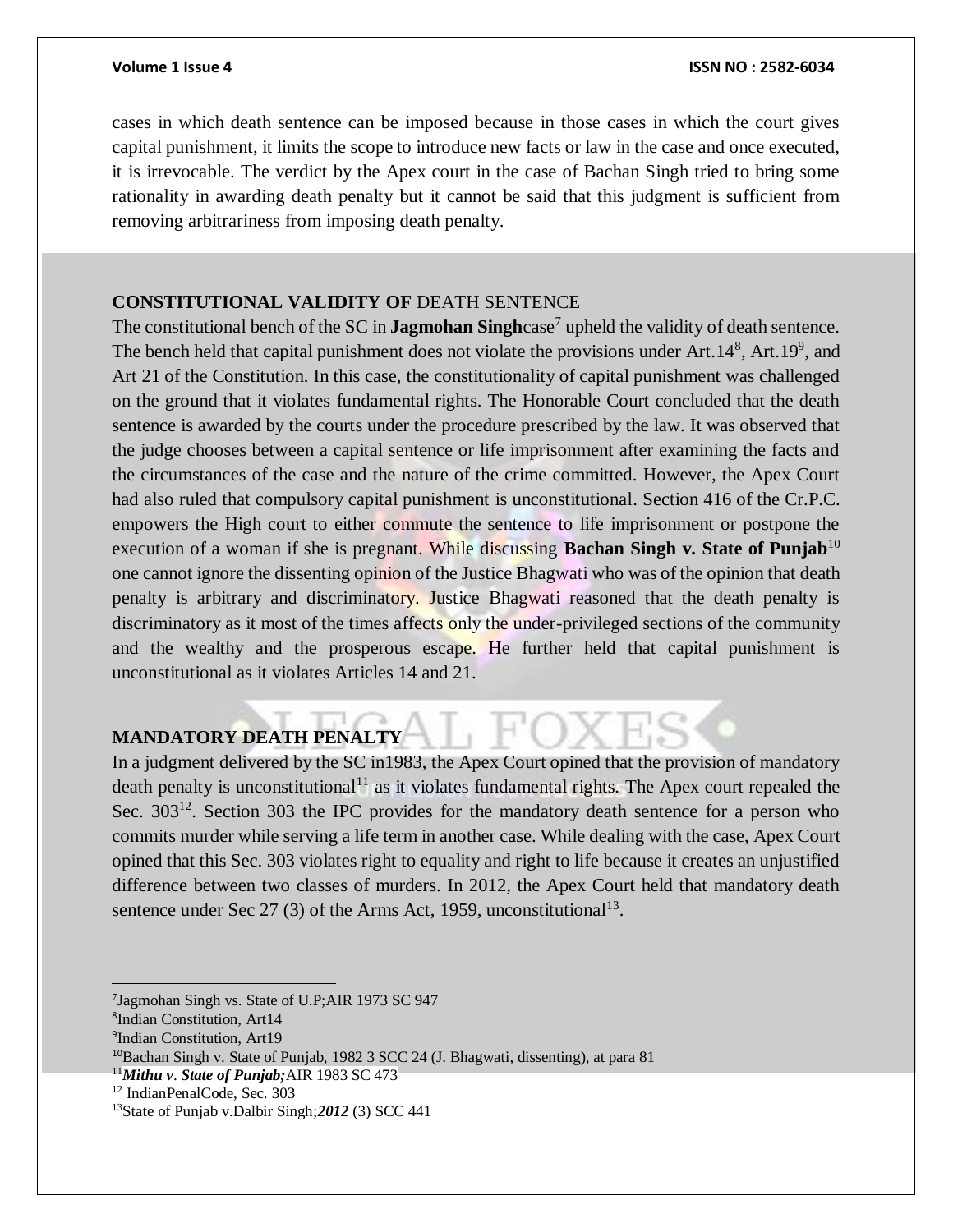### **REPORT NO. 262, THE DEATH PENALTY- LAW COMMISSION OF INDIA, 2015**

The Law Commission,after an extensive study on this particular issue, in its report have suggested that our country should abolish the use of death penalty. The commission also raised serious concerns in arbitrariness in imposing death sentences.The Apex Court in the case of **Santosh Bariyar<sup>14</sup>and Shankar Khade<sup>15</sup> referred this issue to the commission. Previously in its 35<sup>th</sup> report** the commission had recommended to retain the death penalty. The report also mentioned that India has seen many changes in its cultural, social, and economic contexts since the 35th report of the commission and arbitrariness in awarding the death punishment is a major concern. The report stated that it failed to achieve any constitutionally valid reasons for punishment. The Commission further stated that if the judiciary keeps regarding the death penalty as the best way of awarding justice to the victims, the rehabilitative and restorative aspects of justice will lose its value. The SC has upheld the constitutionality of the death sentence in the Bachan Singh case, but the Honorable Court has restricted its application to the rarest of the rare cases. The Commission also stated that the uneven application of the guidelines laid in the Bachan Singh case has given rise to a state of uncertainty in laws related to the death sentence. Further it was said that the constitutional regulation of death sentence tried in Bachan Singh has failed to prevent death sentences from being arbitrarily imposed and there exists no way to prevent it.

#### **LEGAL PROCEDURE TO BE FOLLOWED**

In India, the sessions court has the power to award the death penalty but the death penalty awarded by a sessions court must be approved by the **HC**. Then, if the HC also confirms the sentence, the convicted person has the right to file an appeal to the **SC**. If the convicted person didn't get any relief from **the SC or the SC** refused to hear the petition a convicted person still has a right to submit a mercy petition to the President or the Governor. The constitution of India empowers President under article 72 to commute the death penalty.

### **PROTECTION AGAINST CAPITAL PUNISHMENT UNDER THE CONSTITUTION**

- Article 21: Article 21 gives every citizen of the nation a right to life with dignity and protects them against arbitraryanddiscriminatoryexecutive actions and the legislation.
- Article 72: It gives the power to the President of the nation to commute a death sentence into life imprisonment. Although the governor also possesses the power to grant pardon but the governor cannot commute a death sentence into life imprisonment, under Article  $161^{16}$ . If the pardon is denied to a convict, he can go for judicial review if he is not satisfied by the President's decision and thinks it to be arbitrary, irrational or discriminatory.

 $14$ Supra 6

<sup>15</sup>Shankar KisanraoKhade v. State of Maharashtra;(2013) 5 SCC 546

<sup>&</sup>lt;sup>16</sup>Indian Constitution, Art.161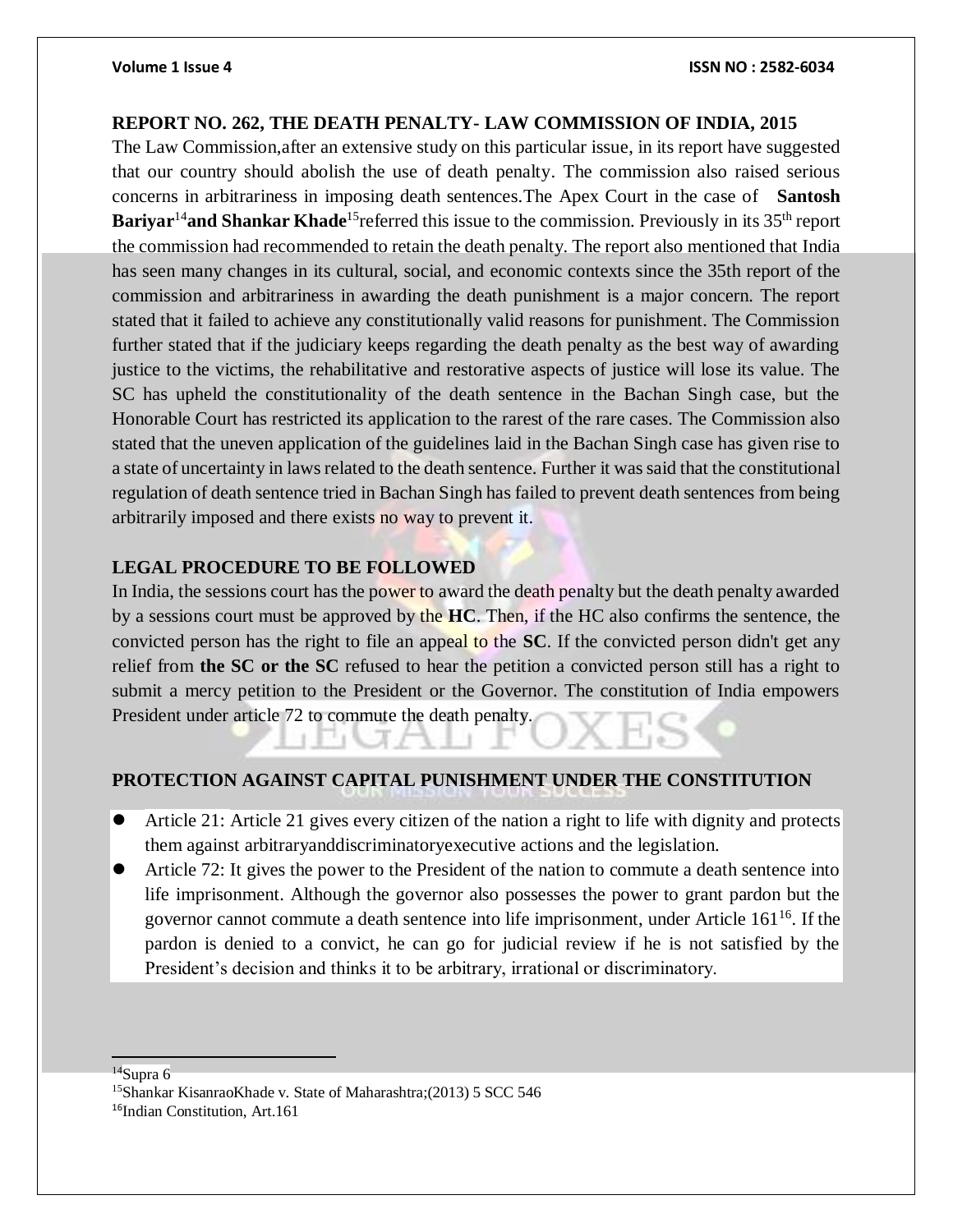Article 134<sup>17</sup>: It gives a right to file an appeal in the SC against the high court judgment those cases where capital punishment imposed on the convicted person.

#### **DELAY IN DECIDING THE MERCY PETITION.**

Under Article 72 of the Indian Constitution, the President is empowered to commute a death penalty into life imprisonment. But there is no time limit due to which there is always a delay in the execution. After trial, many years pass by without execution and a pending mercy petition.This question of delay is often raised before the Apex Court as well. While dealing with the question of whether the delay in deciding mercy petition can be a valid ground for commutation of sentence the SC concluded that delay in deciding mercy petition is not a valid ground for commutation in terror cases<sup>18</sup>. But in the case of **Mahendra Das**<sup>19</sup> the court opined that the duration of twelve years amounts to an inordinate delay and remarked that it is a valid ground for reducing the death penalty to life imprisonment. Even in the case of **Shatrughan Chauhan**<sup>20</sup> the bench passed a decision in favour of converting the death penalty and held that delay in execution of the sentence is a sufficient ground for the commutation of the death penalty. The petitioner here argued that death sentence along with prolonged delay amounts to inhuman punishment, causes mental agony it is against human rights and even violates the principle against double jeopardy. In **V. Sriharan**<sup>21</sup> case the Apex court held that Article 72 and Article161 provides some hope to the convicts and their family members that the death penalty might get converted into life imprisonment and therefore, the executive should exercise its power within a reasonable time frame. The provisions regarding the time taken by the president to take any decision on the mercy petition need some development. The unnecessary delay is acting as barriers to justice and also defeating the purpose of the mercy petition.

### **EFFECT OF DELAY IN EXECUTION ON ACCUSED:**

#### **1. More painful than the actual execution**

The pain of waiting to be executed hurts andkills the convict many more times than the actual execution. Once the sentence is awarded the same must be executed within 14 days. No one can be left to live in the fear of death.

#### **2. Double Jeopardy**

<sup>17</sup>Indian Constitution, Art.134

<sup>18</sup>Devender Pal Singh Bhullar vs. State (NCT of Delhi);(2013) 6 SCC 195

<sup>19</sup>MahendraNath Das vs.Union of India;(2013) 6 SCC 253

 $^{20}$ ShatrughanChauhan vs. Union of India;(2014) 3 SCC 1

<sup>&</sup>lt;sup>21</sup>V. SriharanandMurugan vs. Union of India;(2014) 4 SCC 242